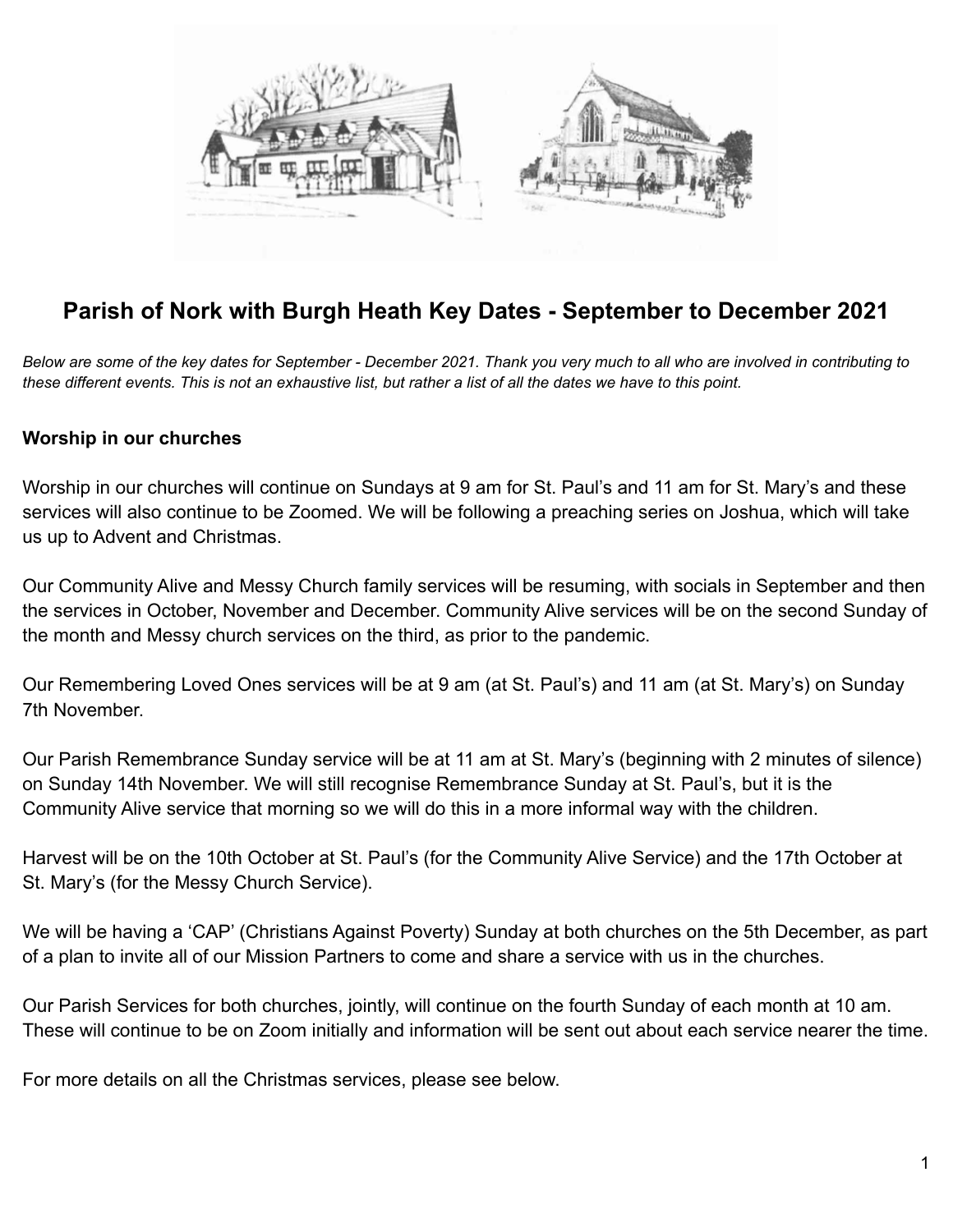## **Community Alive (our Family Service based at St. Paul's)**

Everyone is welcome at these services & events, but they will be particularly geared towards families with children:

Sunday 26th September, 12 pm: bring your own picnic lunch in the Vicarage garden (with the St. Paul's church hall as back up for rainy weather), and enjoy meeting together, games and activities Sunday 10th October, 9 am: Harvest Celebration

Sunday 14th November, 9 am: God's family celebration, with a moment to recognise Remembrance Sunday Sunday 12th December, 9 am: Advent celebration

## **Messy Church (our Family Service based at St. Mary's)**

Everyone is welcome at these services & events, but they will be particularly geared towards families with children:

Sunday 19th September, 3pm: bring your own picnic tea in the Vicarage garden (with the St. Paul's church hall as back up for rainy weather), and enjoy meeting together, games and activities Sunday 17th October, 11 am: Messy Harvest Sunday 21st November, 11 am: Messy Church, being part of God's family Sunday 19th November, 11 am: Messy Nativity

## **Forest Church in the St. Paul's 'Backlands' (the land behind the church hall, where there are lots of trees)**

We would like to start 'Forest Church' as a new initiative in the parish.

On Sunday 24th October (whatever the weather), we will be piloting our first 'Forest Church', which we will then use to assess what works / needs tweaking with the hope to launch Forest Church on a regular basis (details still TBC) in the Parish from January 2022.

This will be at 12pm (on this occasion), and will involve bringing a picnic lunch to enjoy as part of the worship together.

## **Parish Prayer Meetings, 7pm, 2nd Tuesday of each month**

We have had parish prayer meetings in various forms for the last couple of years and this term, they will be on the second Tuesday of every month at 7pm. Some will be in person at church and others on Zoom, with further details TBC

Tuesday 14th September Tuesday 12th October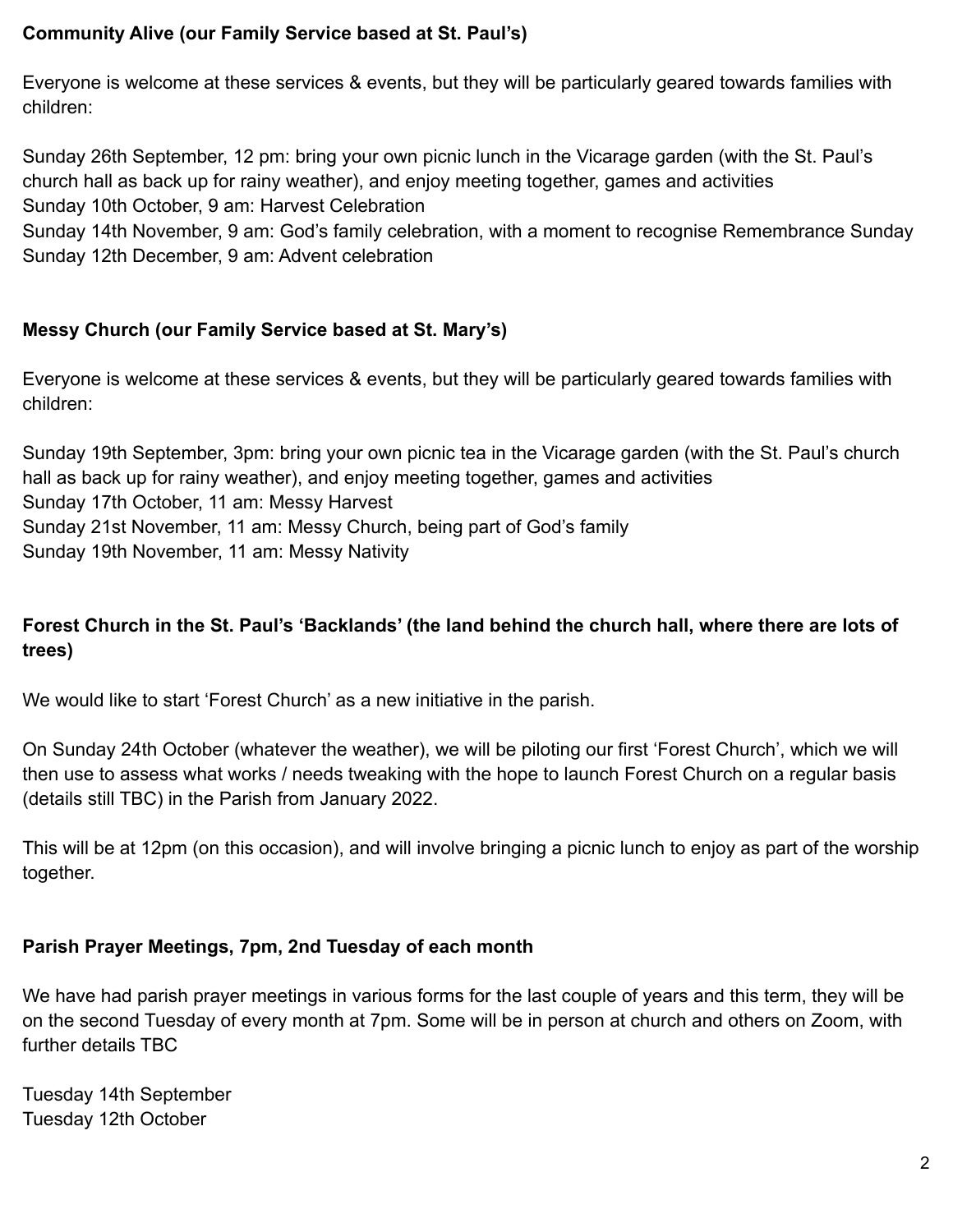Tuesday 9th November Tuesday 14th December

## **Food Bank Collections**

The remaining food bank collections of the year, all from 2-4 pm, will be on: Wednesday 22nd September at St. Paul's *(we will also be collecting for refugees from Afghanistan this afternoon, please see the news email for more details)* Wednesday 20th October, at St. Mary's Wednesday 17th November, at St. Paul's Wednesday 8th December, at St. Mary's *(we will also be collecting Christmas parcels of love for those who are isolated and home-bound this afternoon, please watch out in the news for more details nearer the time)*

## **Parish Walking Group**

The Parish Walking Group meets on the third Saturday morning of each month, for walks of approximately 3-4 miles.

The remaining dates for the year are: Saturday 18th September Saturday 16th October Saturday 20th November

There is no walk in December as this would be very close to Christmas, but the walks will resume again in the new year

#### **Alpha**

We will be running Online Alpha (on Zoom) in our parish for 8 weeks, on Wednesday evenings at 8pm, from the 6th October also including a Saturday 'Holy Spirit Morning or Day'. The dates are as follows:

Wednesday 6th October: Introduction: Is there more to life than this? Wednesday 13th October: Who is Jesus? Wednesday 20th October: Why Did Jesus die? Wednesday 27th October: How can I be sure of my faith? Wednesday 3rd November: Why and how do I pray? Wednesday 10th November: Why and how should I read the Bible? Saturday 13th November: Weekend session on the Holy Spirit Wednesday 17th November: What about the church? Wednesday 24th November: How can I make the most of the rest of my life.

For more information, please contact Andrew Shaw: [LLM@norkwithburghheath.com](mailto:LLM@norkwithburghheath.com)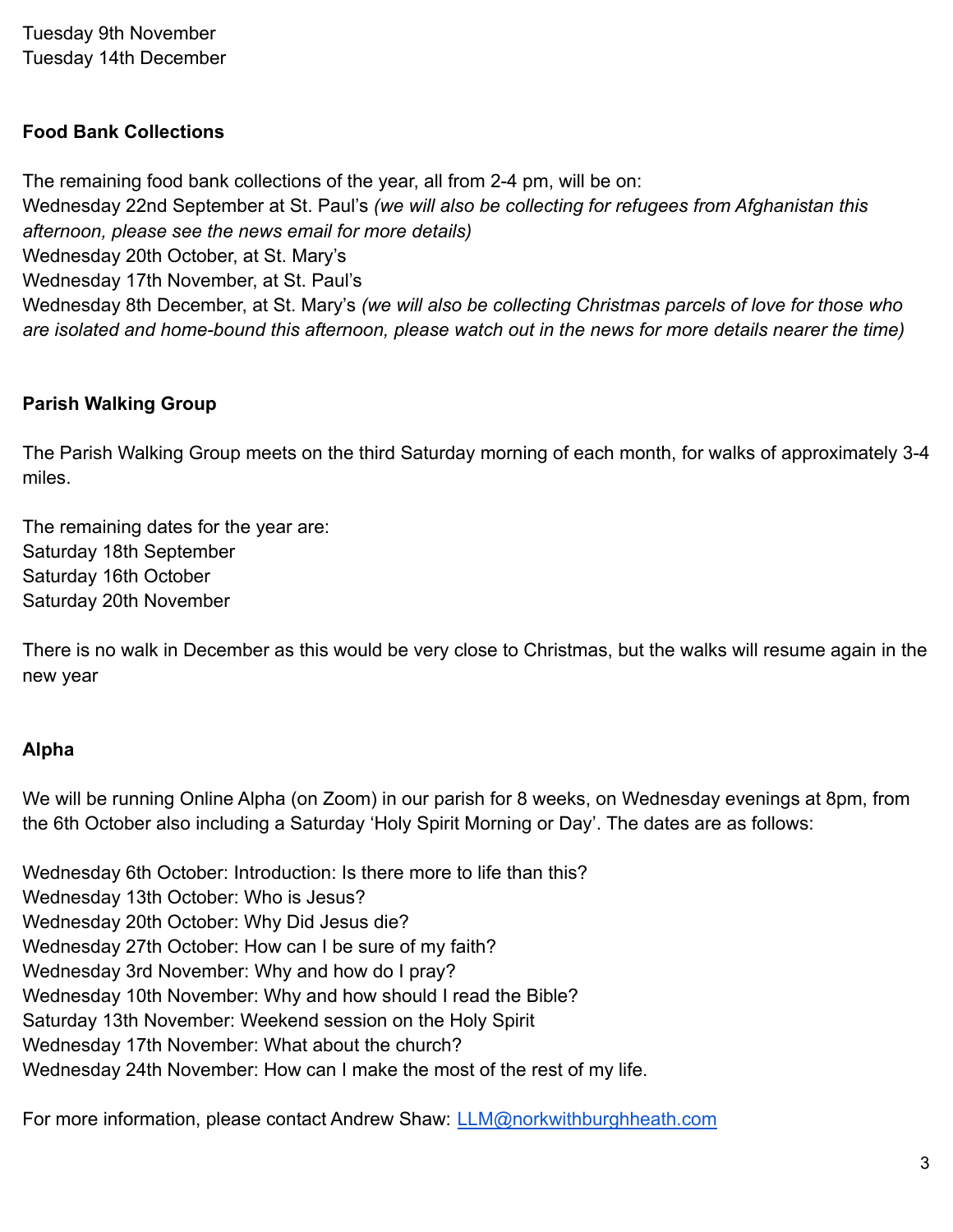## **Refresh@10**

We are delighted to be re-starting 'Refresh@10', the coffee morning usually on the 4th Saturday of the month at St. Mary's.

For our re-start, we are putting on a one-off Christmas event on Saturday 11th December, at 10 am at St. Mary's. Please look out for more information in the news emails and notices.

#### **Thirsty Thursdays**

Thirsty Thursdays, a group for men in the parish to meet and chat over a drink together will continue on the first Thursday evening of every month. Initially these will remain on Zoom, but the hope is that in due course they will resume to the living room of a group member or to the pub.

The remaining dates for this term are:

Thursday 7th October Thursday 4th November Thursday 2nd December

Please contact Simon Parnall for more information: [simon.parnall@me.com](mailto:simon.parnall@me.com)

#### **Operation Christmas Child**

We will be collecting shoe boxes for Operation Christmas Child again this year, enabling children across the world to receive presents at Christmas who otherwise would receive nothing.

We will be launching this campaign in our services on Sunday 19th September and will be collecting the shoe boxes up to Sunday 7th November.

#### **Visit of the Archbishop of Canterbury to our Diocese**

The Archbishop of Canterbury is visiting our Diocese from the 24th-26th September.

There is a local event for our Deanery which will be at Blenheim High School in Epsom on Saturday 25th September at 3.30 pm.

Tickets need to be booked to attend this event - please look out in our news emails past and future for further information.